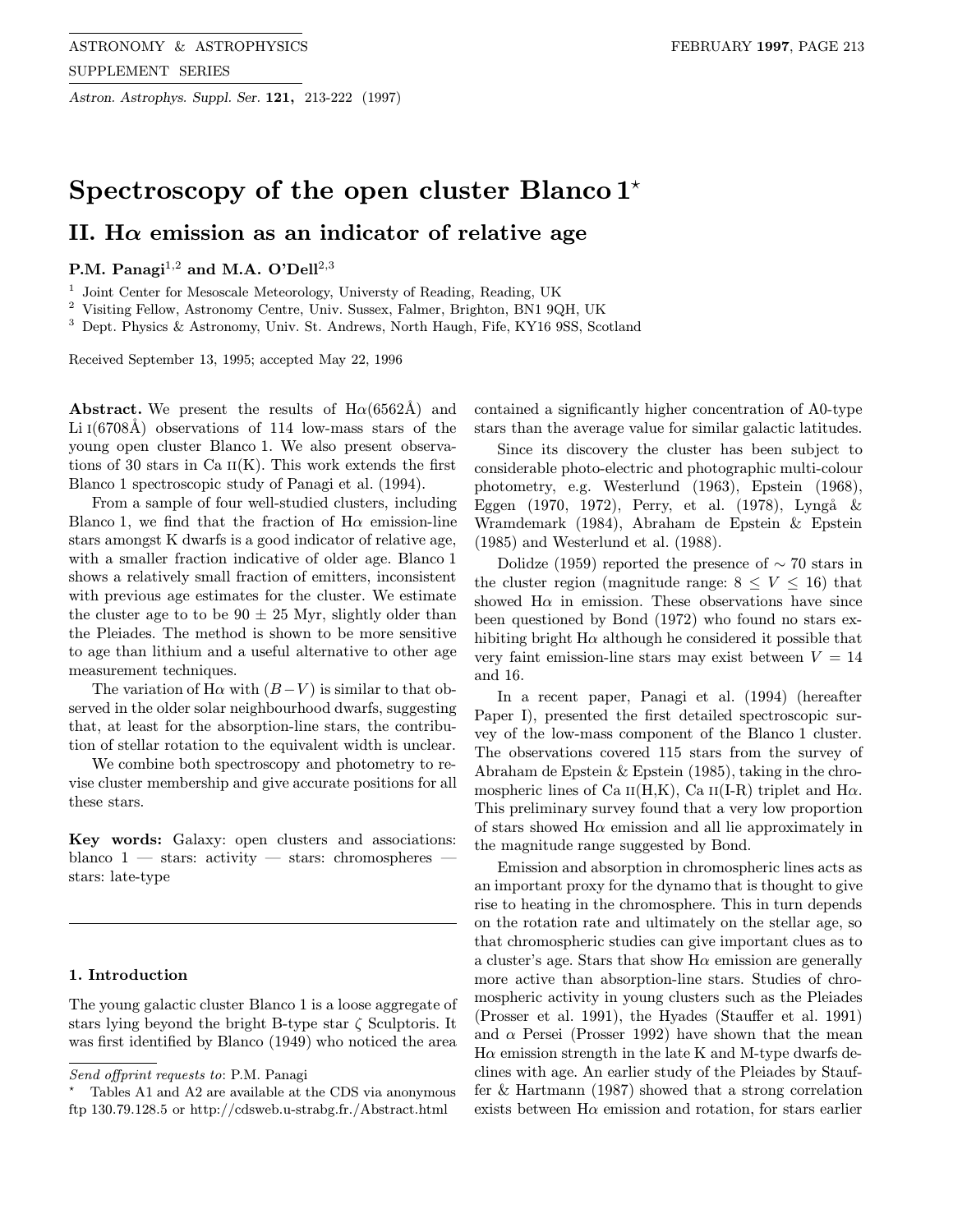than about M0. This, and other surveys, led Stauffer et al. (1991) to suggest that the age-dependence of  $H\alpha$  emission could be calibrated to measure relative cluster ages. A paucity of  $H\alpha$  emitters in a cluster's late-type population is therefore an indication of greater age. By comparing the ratio of the number of emitters amongst the K dwarf population for a variety of clusters, we attempt to calculate a new age for Blanco 1 (as first described in O'Dell 1995).

Previous age estimates, derived by fitting isochrones to the cluster's colour-magnitude diagram, suggested an age of ∼ 50 Myr (Perry et al. 1978; Abraham de Epstein & Epstein 1985; Westerlund et al. 1988) i.e. of comparable age to the Pleiades and  $\alpha$  Persei clusters.

Following Paper I, we extended the lithium survey of the cluster. Although recognised as an indicator of youth, an understanding of the lithium depletion process is far from established and ages for individual stars obtained from lithium studies are subject to doubt. Nevertheless as a check we decided to compare the spread of lithium abundances with colour, for Blanco 1, with those of other young clusters to recover an approximate age and compare to that obtained from the relative number of  $H\alpha$  emitters amongst the K dwarfs.

Finally we present accurate positions for all the stars surveyed by Abraham de Epstein & Epstein and revise cluster membership, incorporating all the proposed cluster members of Westerlund et al. (1988).

### 2. Astrometry and observations

## 2.1. Stellar positions

To date, the most extensive survey of the cluster is that published by Abraham de Epstein & Epstein (1985) who were the first to examine stars fainter than  $V \approx 12.6$ . Their photometric survey encompasses a considerable proportion of the late-type population of the cluster, notably the G and K-dwarfs. Westerlund et al. (1988) studied 130 stars in a much larger region surrounding the known centre of the cluster. This survey was restricted to stars brighter than  $V \approx 12.6$  and therefore Abraham de Epstein & Epstein (1985) remains the primary data source for the late-type stars. Neither of these papers presents accurate astrometry, although Abraham de Epstein & Epstein  $(1985)$  give X and Y plate co-ordinates for 262 stars taken from the photographic plate used in their survey.

As all the observed stars were from the Abraham de Epstein  $\&$  Epstein survey, we transformed all the  $X$  and Y co-ordinates to  $(\alpha, \delta)$  (B1950.0) using the APM facility at the Royal Greenwich Observatory (Irwin & McMahon 1992) and cross-checked the target stars with the appropriate plate of the Schmidt southern sky survey.

The epoch B1950.0 positions of all the objects that we consider to be members are given in Table A1 (available electronically) (the criteria for membership is discussed in Sect. 3.1). Some stars were not recovered by the APM.

These invariably lay in regions close to bright stars (e.g. within the diffraction ring of  $\zeta$  Sculptoris). Others were not detected as stellar objects due to the shape of their intensity profile and were classified non-stellar. Although a few of these were extragalactic objects the majority, on visual inspection, were found to be close stellar pairs that were unresolved by the scan. Those stars whose positional accuracy is in doubt are annotated accordingly in Table A1.

This detailed study of the Abraham de Epstein & Epstein sample revealed some interesting anomalies. The 'stars' ZS 51, 59, 86 and 87 are in fact elliptical galaxies. Close examination of the Schmidt plate reveals that stars of comparable brightness exhibit diffraction spikes whereas these particular objects exhibit characteristic galactic haloes. The finding charts show ZS 250 and 255 to be the same object. This is confirmed by examining the photometry of Abraham de Epstein & Epstein (1985) which is virtually identical for these stars. Table A2 in the appendix lists the positions of all the non-members, derived either from previous publications, inspection of the Schmidt plate, photometry or spectroscopy.

### 2.2. Observations

The observations were taken between the  $24<sup>th</sup>$  and  $27<sup>th</sup>$ October 1993, using the AUTOFIB (Sadler et al. 1991) fibre optic feed from the prime focus of the AAT to the RGO spectrograph, with 25cm camera, Tektronix 1024×1024 pixel CCD. The 1200R grating used gave a resolving power  $\lambda/\Delta\lambda \sim 14000$ . In all, the 64 available fibres present a 38" field, with the added constraint that stars in a given exposure must be within 2 magnitudes of each other. As the cluster is spread out over some 1.5 degrees, only 16 stars at most were used for any one exposure. The remaining fibres were used to obtain an accurate measure of the sky background. Stellar positions need to be accurate to 0. 0. because of the small entrance apertures to the fibres. Exposure times were 1500 s and 6000 s ( $2\times3000$  s) at H $\alpha$ and Ca II, for stars with magnitude  $B \geq 17$ , and 600 s and 1200 s respectively for stars with  $B \leq 17$ .

The standard CCD reduction methods of bias subtraction, flat-fielding, scattered light and sky subtraction, fibre transmission, and wavelength calibration were performed with the STARLINK software collection (Lawden 1995).

The spectral range centred on  $H\alpha$  covered approximately the region  $6300 - 6800$  Å, encompassing also the Li I  $(6708 \text{ Å})$  line. For our subsequent analysis, we only required  $H\alpha$  equivalent widths, so that flux calibration was not necessary. The blue region covered the range  $3800 - 4100$  Å, and flux calibration of the Ca II data followed the empirical transformations of Linsky et al. (1979), as described in equations (1-5) of Paper I. In particular, the flux ( $log F$ ) in a 50 Å region centred on 3950 Å is given by

 $\log F = 8.199 - 3.585 (0.082E_{B-V} + 0.682(B-V))$ . (1)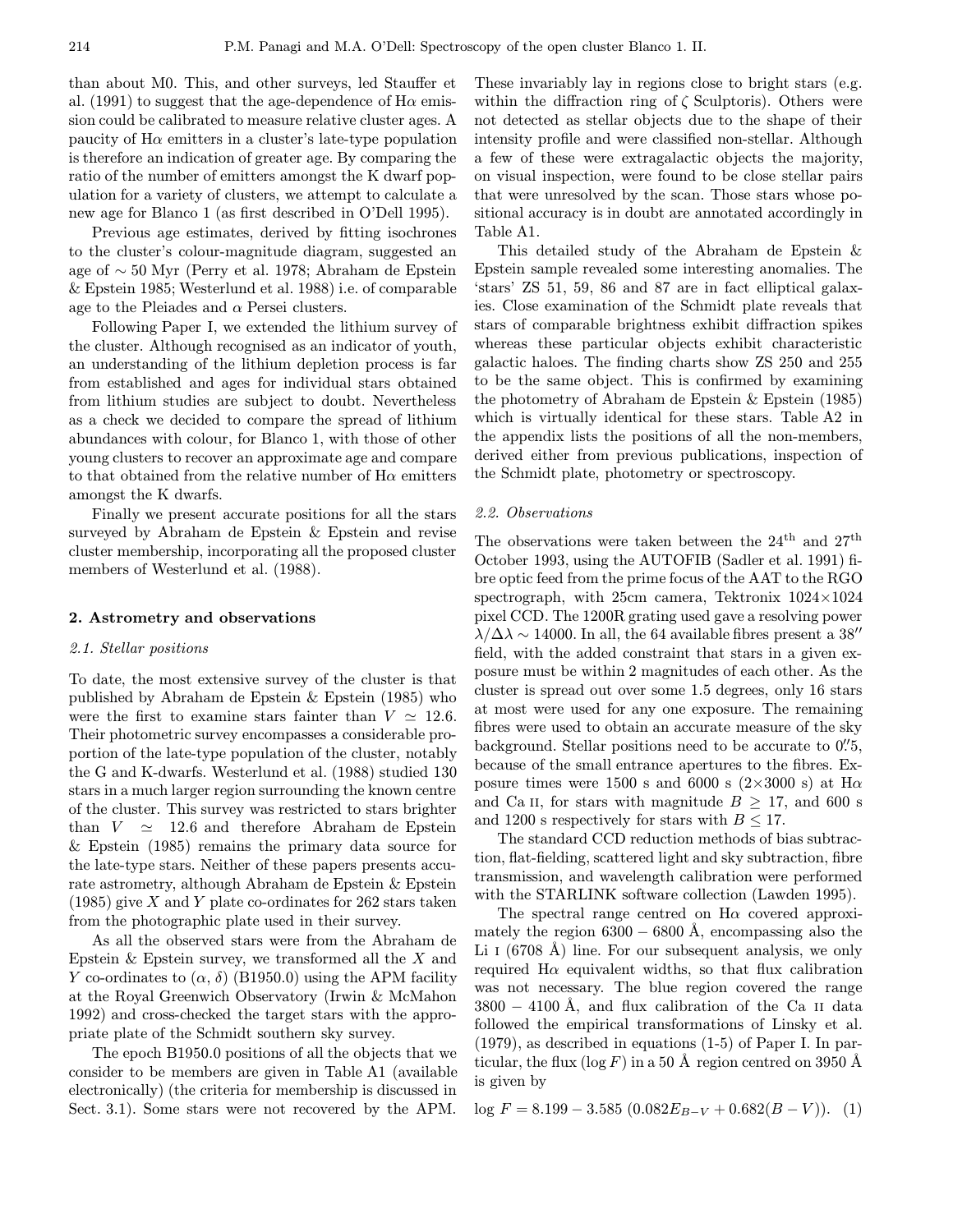The mean colour excess  $E(B - V) = 0.02$  mag for the Blanco 1 region (Westerlund et al. 1988).

### 2.3. Spectroscopy

We have obtained  $H\alpha$  region spectra for 114 cluster members in this survey, of which 13 had too weak an equivalent width to measure (see Table 1). Of the remaining 101 spectra, 23 were in common with Paper I, so that, in total, we have accumulated  $H\alpha$  spectra of 125 stars of the 230 in the cluster survey of Abraham de Epstein & Epstein (1985). Figure 1 shows the variation of H $\alpha$  with  $(B - V)$ , where we have included the solar neighbourhood compilation of Panagi & Mathioudakis (1993) on the diagram as we make comparisons later.



Fig. 1. Blanco 1 and the solar neighbourhood  $H\alpha$  variation with  $(B-V)$ . The lack of Blanco 1 observations beyond  $(B-V)$  $\geq$  1.4 is due to target selection and not real

Of the 23 stars in common between this paper and Paper I, we find agreement to within 10% for the majority of  $H\alpha$  absorption equivalent widths. The exceptions are ZS 108, 109, which are about 50% and 100% greater here than in Paper I. We cannot comment precisely as to the discrepancy, except to say that we believe that there was no errors in the stellar positions during either observation. The sole  $H\alpha$  emission star, ZS 61, shows somewhat different behaviour. From Paper I, ZS 61 is the earliest spectral type to show emission (K2V-K3V), yet there was no discernible emission (or indeed absorption) in the present observations. Including the results of Paper I, we have covered some 60% of the cluster's K stars, of which we find 9 with  $H\alpha$  in emission. As the Abraham de Epstein & Epstein study was extensive, it is therefore unlikely that many more  $H\alpha$  emitters remain to be discovered amongst the K star population.

Following Paper I we searched for the presence of lithium in those stars for which we had good quality medium resolution spectra around  $H\alpha$ . By comparing our lithium measurements with those of other young clusters we hoped to find clues to the relative age of Blanco 1. Our previous study found 15 stars exhibited the Li i feature at 6707.8 Å. The present observations extend this list to 50 stars.

In addition to the  $H\alpha$  region, we have taken spectra of some 58 stars in Ca  $II(K)$ . The 30 F and G star spectra showed no core emission at our  $S/N$ , but of the remaining 28 K stars, we were able to identify six stars with measurable Ca  $II(K)$ . Four of the six Ca  $II(K)$  emission stars, ZS 35, 37, 144 and 172 are also strong  $H\alpha$  emitters, whereas  $\text{ZS}$  46 had too weak an  $\text{H}\alpha$  profile to measure. Not withstanding the poor seeing, the fact that the remaining K dwarfs, numbering 22 stars, did not show signs of Ca ii emission cores is rather puzzling. This is not a problem of dispersion. Indeed, we have been able to measure  $H\alpha$ for nearly all the K dwarfs. Closer scrutiny reveals that 8 stars have possible errors in their positions, however, for all these stars we have been able to measure  $H\alpha$ . If these stars possess chromospheres, then we must expect to see  $Ca<sub>II</sub>(K)$  in emission at these effective temperatures. Alternatively, these stars may be field giants, in which the Ca II emission will be considerably weaker. We have decided to classify them as non-members, and they have been annotated accordingly in Table A2 (available electronically).

Based on a visual inspection and comparison with single star spectra of the same spectral type, we have found four new binaries in this survey, ZS 5, 14, 65 and 176, in addition to confirming that ZS 30a is a binary, based on its  $H\alpha$  profile. Including ZS 76, 80 and 120 found in Paper I, the total number of binaries is eight. We should note that auto-correlation of the spectra proved ambiguous.

The measured  $H\alpha$  and Li  $(6708)$  equivalent widths and Ca  $II(K)$  surface fluxes are presented in Table 1.

### 2.4. Lithium

Newly evolved clusters such as the Pleiades and  $\alpha$  Persei are known to possess broad spreads in rotation rate, chromospheric activity and lithium abundance (Soderblom et al. 1993; Balachandran et al. 1988). It was therefore expected that Blanco 1 would exhibit similar patterns of lithium abundance. As part of our spectroscopic survey we searched for the Li I feature at  $6707.8$  Å and were successful in measuring lithium abundances for 34 possible cluster members (4 of these were also measured in Paper I).

Figure 2 plots lithium equivalent width  $(W_\lambda[\text{Li}])$  as a function of un-reddened colour  $(B-V)_0$  for Blanco 1 and compares it to the Hyades, Pleiades and  $\alpha$  Persei clusters. This figure is deliberately constructed to resemble the plots shown in Soderblom et al. (1993). The data for the  $\alpha$  Persei cluster were taken from Balachandran et al. (1988), the Pleiades from Soderblom et al. (1993) and the Hyades from Soderblom et al. (1990). A large spread of  $W_{\lambda}[\text{Li}]$  is noticeable at any given spectral type for the Pleiades,  $\alpha$  Persei and Blanco 1 clusters. The spread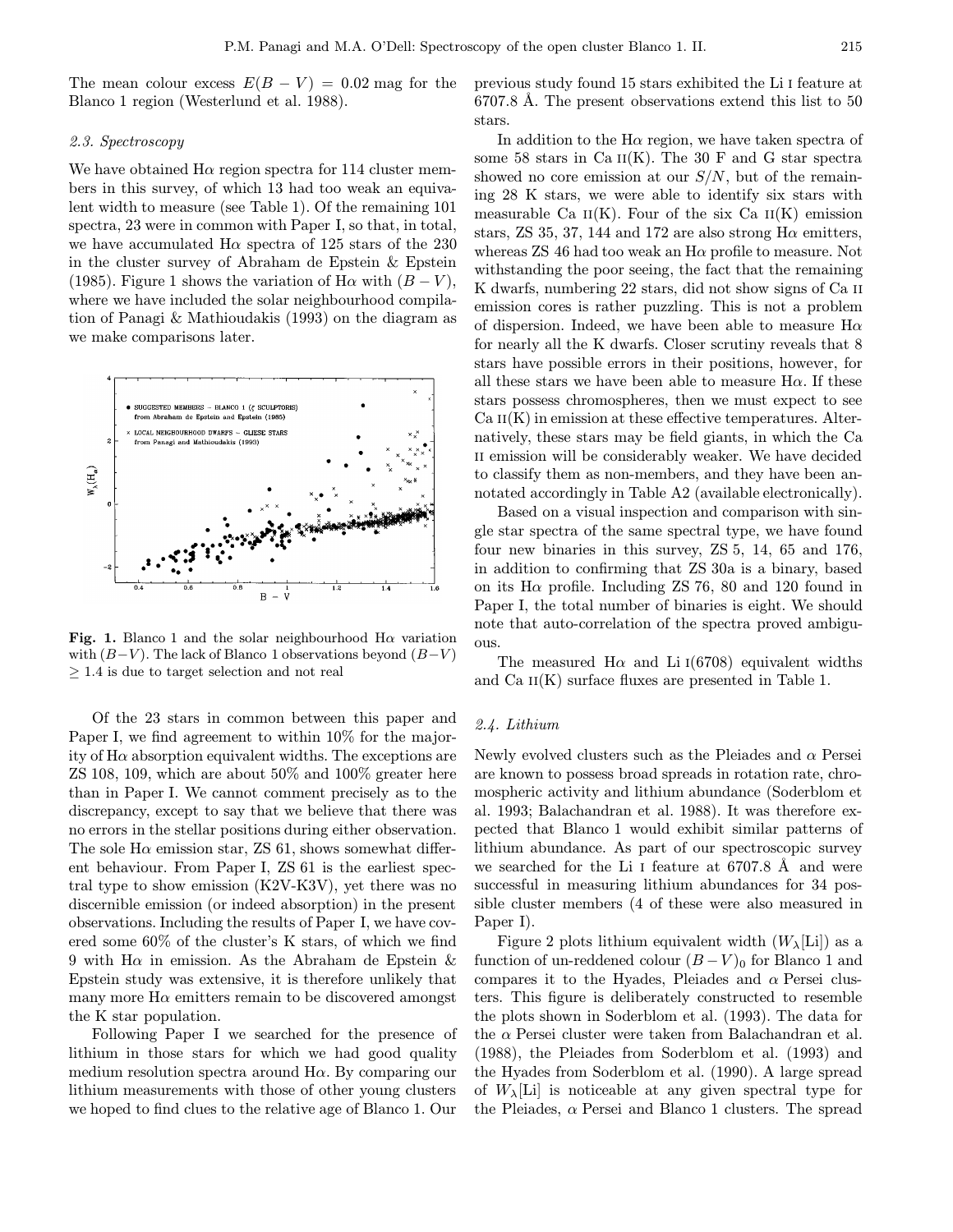Table 1. Star No. assigned by Abraham de Epstein & Epstein (1985), apparent V magnitude,  $(B - V)$  colour, equivalent width of  $H\alpha$  line (+ indicates emission), and equivalent width of Li  $I(6708)$  line.  $\ell = \text{Poor } s/n$ , or too weak be measured.  $\ddagger$  = no discernible Ca  $\text{II}(\text{K})$  emission

| ZS                      | V            | $B-V$        | $W_{\lambda}[\text{H}\alpha]$ | $W_{\lambda}[\operatorname{Li}]$ | $\log F$        |
|-------------------------|--------------|--------------|-------------------------------|----------------------------------|-----------------|
| NΟ                      | $_{\rm MAG}$ | $_{\rm COL}$ | mÅ                            | mÅ                               | $\rm Ca\ ii(K)$ |
| 1                       | 13.48        | 0.94         | 1130                          | 120                              |                 |
| $\overline{\mathbf{4}}$ | 15.15        | 1.20         | 640                           | 110                              |                 |
| 5                       | 15.52        | 1.40         | 570                           | 90                               | ╪╪╺╪╤╺╪╤╺╪╤╺╪╤  |
| 6                       | 15.78        | 1.35         | 530                           |                                  |                 |
| 7                       | 14.26        | 1.04         | 770                           |                                  |                 |
| 8                       | 14.98        | 1.35         | 640                           | 240                              |                 |
| 10                      | 13.15        | 0.83         | 1140                          |                                  |                 |
| 12                      | 13.88        | 1.31         | 460                           |                                  |                 |
| 14                      | 15.24        | 1.20         | 720                           |                                  |                 |
| 15                      | 15.19        | 1.34         | 510                           |                                  | $+ + + +$       |
| 19                      | 12.82        | 0.76         | 1190                          |                                  |                 |
| 21                      | 13.35        | 0.88         | 1170                          |                                  |                 |
| 22                      | 14.50        | 1.26         | 560                           |                                  |                 |
| 23                      | 15.72        | 1.36         | ≀                             |                                  | $\ddagger$      |
| 24                      | 13.71        | 1.29         | 650                           |                                  |                 |
| 25                      | 12.83        | 0.96         | 1310                          |                                  |                 |
| 28                      | 15.69        | 1.29         | 860                           |                                  | ŧ               |
| 30                      | 12.41        | 0.68         | 1450                          | 130                              |                 |
| 30a                     | 12.74        | 0.76         | 670                           | 120                              |                 |
| 31                      | 12.43        | 0.75         | 470                           |                                  |                 |
| 32                      | 12.46        | 0.98         | 680                           |                                  |                 |
| 33                      | 13.83        | 0.98         | 1180                          | 60                               |                 |
| 34                      | 12.82        | 0.72         | 1690                          |                                  |                 |
| 35                      | 14.42        | 1.14         | $+290$                        | 60                               | 5.40            |
| 37                      | 15.29        | 1.29         | $+2130$                       |                                  | 5.12            |
| 42                      |              | 1.17         | 200                           |                                  |                 |
|                         | 14.14        |              |                               |                                  | 4.92            |
| 46                      | 14.00        | 1.17         | ≀                             |                                  | 5.50            |
| 47                      | 14.38        | 1.24         | 900                           | 190                              | ŧ               |
| 48                      | 10.72        | 0.48         | 1960                          |                                  |                 |
| 56                      | 11.17        | 0.54         | 1910                          |                                  |                 |
| 58                      | 12.15        | 0.68         | 970                           | 120                              |                 |
| 61                      | 13.51        | 0.93         | S                             |                                  |                 |
| 65                      | 13.81        | 1.12         | 820                           |                                  |                 |
| 72                      | 13.40        | $_{0.85}$    | 1300                          |                                  |                 |
| 75                      | 12.79        | 0.94         | 620                           | 90                               |                 |
| 78                      | 12.99        | 0.98         | 1060                          |                                  |                 |
| 79                      | 12.38        | 0.98         | 1380                          |                                  |                 |
| 80                      | 13.64        | 0.86         | S                             |                                  |                 |
| 83                      | 12.50        | 0.92         | 790                           | 260                              |                 |
| 84                      | 11.32        | 0.56         | 1410                          | 100                              |                 |
| 88                      | 13.81        | 1.16         | S                             | 90                               |                 |
| 90                      | 10.62        | 0.50         | 1750                          | 100                              |                 |
| 91                      | 11.30        | 0.55         | 1500                          | 40≀                              |                 |
| 95                      | 12.34        | 0.92         | 920                           | 150≀                             |                 |
| 98                      | 12.02        | 0.99         | 1450                          |                                  |                 |
| 100                     | 12.49        | 0.88         | 1040                          |                                  |                 |
| 102                     | 12.50        | 0.77         | 1000                          |                                  |                 |
| 105                     | 11.42        | 0.53         | 1670                          | 60                               |                 |
| 107                     | 11.04        | 0.54         | 1620                          | 140                              |                 |
| 108                     | 13.24        | 1.06         | 1090                          |                                  |                 |
| 109                     | 13.92        | 0.98         | 1380                          |                                  |                 |
| 112                     | 13.02        | 0.90         | 910                           | 160                              |                 |
| 113                     | 12.92        | 0.86         | 1390                          |                                  |                 |
| 118                     | 12.98        | 1.04         | 670                           |                                  |                 |
| 121                     | 13.52        | 1.15         | 660                           |                                  |                 |
| 122                     | 12.57        | $_{0.80}$    | 1050                          |                                  |                 |
| 124                     | 13.62        | 0.93         | 840                           |                                  |                 |
| 135                     | 13.52        | 0.97         | ≀                             | 310                              |                 |
| 141                     | 11.96        | 0.68         | 1610                          |                                  |                 |
| 143                     | 14.98        | 1.37         | 490                           |                                  | ŧ               |
| 144                     | 14.82        | 1.24         | $+1230$                       | 50                               | 5.39            |
| 146                     | 11.48        | 0.61         | 2080                          |                                  |                 |
| 150                     | 14.65        | 1.09         | 1020                          |                                  | ŧ               |
| 151                     | 13.03        | 0.87         | 1400                          | 60                               |                 |
| 153                     | 12.38        | 0.73         | 1290                          |                                  |                 |
| 154                     | 13.36        | $_{0.95}$    | 880                           | 210                              |                 |
| 158                     | 13.47        | 1.05         | 660                           |                                  |                 |
| 160                     | 11.26        | $_{0.55}$    | 1800                          | 120                              |                 |
| 161                     | 12.61        | 0.77         | 1710                          |                                  |                 |
| 162                     | 14.11        | 1.33         | 590                           |                                  | ‡.              |
|                         |              |              |                               |                                  |                 |

| ZS  | V            | $B-V$     | $W_{\lambda}[\text{H}\alpha]$ | $W_{\lambda}[\operatorname{Li}]$ | $\log F$     |
|-----|--------------|-----------|-------------------------------|----------------------------------|--------------|
| NΟ  | $_{\rm MAG}$ | COL       | $m\AA$                        | mÅ                               | $Ca$ ii( $K$ |
| 165 | 12.40        | 0.90      | 1030                          | 150                              |              |
| 167 | 12.07        | 0.73      | 1850                          |                                  |              |
| 170 | 12.18        | 0.70      | 1330                          | 120                              |              |
| 172 | 15.44        | 1.33      | $+1110$                       |                                  | 4.88         |
| 173 | 12.46        | 0.97      | 750                           | 80                               |              |
| 174 | 15.16        | 1.18      | 800                           | 120                              | ŧ            |
| 175 | 13.60        | 1.00      | 920                           |                                  |              |
| 176 | 11.65        | 0.61      | 1590                          |                                  |              |
| 178 | 14.63        | 1.18      | S                             |                                  | ŧ            |
| 180 | 11.77        | 0.62      | 1740                          |                                  |              |
| 182 | 11.72        | 0.63      | 1300                          | 110                              |              |
| 186 | 12.22        | 0.75      | 1060                          |                                  |              |
| 187 | 13.87        | 0.99      | 980                           |                                  |              |
| 188 | 15.45        | 1.33      | 560                           |                                  | $\ddagger$   |
| 189 | 11.61        | 0.62      | 1650                          | 120                              |              |
| 190 | 11.13        | 0.68      | 1530                          | 90                               |              |
| 193 | 15.70        | 1.33      | S                             |                                  | $\ddagger$   |
| 194 | 10.86        | 0.42      | 2050                          |                                  |              |
| 195 | 11.82        | 0.66      | 1310                          | 110                              |              |
| 196 | 11.51        | 0.74      | 1540                          |                                  |              |
| 201 | 11.75        | 0.62      | 1360                          | 2202                             |              |
| 202 | 15.50        | 1.35      | S                             |                                  |              |
| 204 | 14.96        | 1.44      | S                             |                                  | <br> +<br> + |
| 205 | 14.00        | 1.39      | 390                           |                                  |              |
| 206 | 14.43        | 1.17      | $+1370$                       | 50                               |              |
| 211 | 11.92        | 0.55      | 1550                          |                                  |              |
| 212 | 14.53        | 1.30      | S                             |                                  |              |
| 214 | 11.40        | 0.59      | 1810                          | 50                               |              |
| 215 | 14.97        | 1.30      | $+1640$                       |                                  |              |
| 216 | 15.66        | 1.33      | S                             |                                  |              |
| 217 | 10.59        | 0.44      | 1910                          |                                  |              |
| 220 | 15.64        | 1.23      | 650                           |                                  |              |
| 225 | 15.58        | 1.25      | 7201                          |                                  |              |
| 228 | 13.24        | 0.87      | 1200                          | 80                               |              |
| 229 | 15.73        | 1.29      | S                             |                                  |              |
| 234 | 13.04        | 0.91      | 980                           |                                  |              |
| 237 | 15.19        | 1.19      | 670                           |                                  |              |
| 239 | 12.50        | 0.89      | 1180                          |                                  |              |
| 240 | 13.74        | 0.94      | 1780                          |                                  |              |
| 243 | 13.02        | $_{0.82}$ | 1030                          | 200                              |              |
| 244 | 15.62        | 1.36      | 880                           |                                  |              |
| 245 | 13.19        | 0.78      | 1340                          | 90                               |              |
| 252 | 15.12        | 1.23      | 910                           |                                  |              |
| 257 | 12.77        | 1.01      | 1170                          |                                  |              |

appears greatest for the lower mass stars where lithium depletion occurs more rapidly, such that by the age of the Hyades lithium has become no longer detectable. It is interesting to note that, except for a few instances (e.g.  $0.6 \leq (B-V)_0 \leq 0.9$  the Blanco 1 stars follow the same pattern as the Pleiades and  $\alpha$  Persei stars, which would imply a similar age.

Lithium is a coarse estimator of relative age, the process by which it is depleted is far from understood and it is questionable how much weight should be attributed to our results. It can separate the Hyades from the Pleiades,  $\alpha$  Persei and Blanco 1, yet it cannot resolve the latter with certainty.

# 3. Discussion: Cluster age and chromospheric activity

# 3.1. The colour-magnitude diagram and cluster age

We constructed the colour-magnitude diagram using the photometry published by Abraham de Epstein & Epstein (1985) and Westerlund et al. (1988). First we corrected for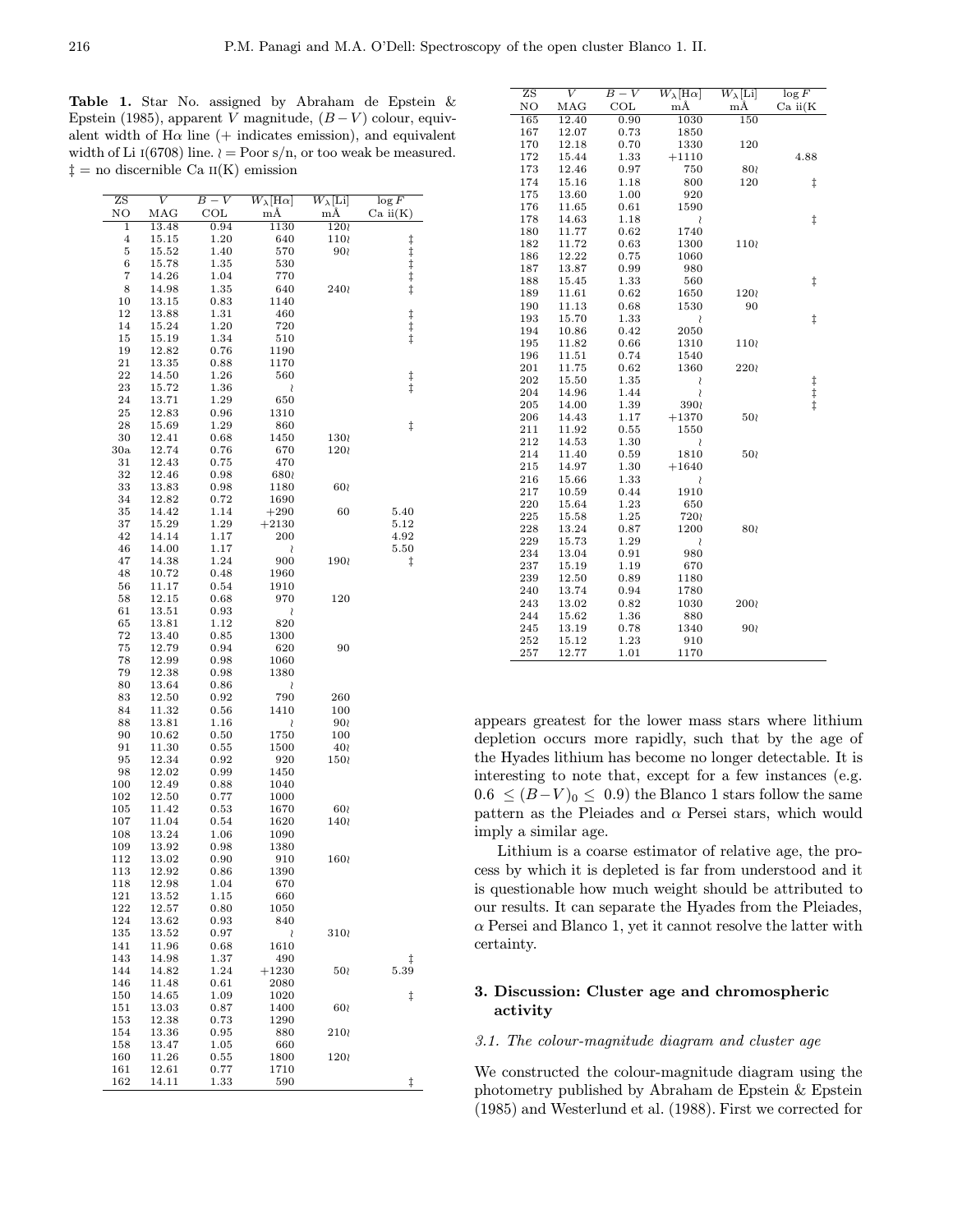the mean reddening. The colour excesses for the cluster are small; we used a mean excess of  $E(B-V) = 0.02$  mag (Westerlund et al. 1988) and assumed a visual absorption  $(A_{\rm v})$  of 0.06 mag. Next we removed superimposed field stars. Besides photometry the usual criteria for deciding cluster membership are proper motion and radial velocity measurements. Unfortunately at present these measurements are only available for a few of the higher mass stars (e.g. Perry et al. 1978; Edvardsson et al. 1995), although an extensive proper motion survey of the cluster is currently being undertaken by Platais et al. (1996). We base our final selection of cluster members almost entirely on photometry and consider all the K dwarfs with no measurable Ca II emission to be non-members.



Fig. 2. Logarithm of the lithium equivalent width  $(W_\lambda[\text{Li}])$ as a function of un-reddened colour  $(B - V)$ <sub>0</sub> for Blanco 1 as compared to the Hyades, Pleiades and  $\alpha$  Persei clusters

Our revised list of cluster members with their photometry and positions is given in Table A1. This data was used to construct the colour-magnitude diagram for Blanco 1 (Fig. 3). We have superimposed the ZAMS of Lang (1991), assuming a distance modulus  $(m - M)_0 = 6.96$  mag (Paper I). The diagram exhibits no turn-off and little if any evolution from the main-sequence. A gap is evident in the main-sequence between  $(B - V)_0 \approx 0.08$  mag and 0.27 mag. This been noted by other authors (e.g. Eggen 1970; Abraham de Epstein & Epstein 1985) and is a common feature of young open clusters.

Our final list of non-members is presented in Table A2. Many of these stars were rejected by previous authors whilst the others all lie well above the ZAMS and are either field giants or nearby dwarfs. Abraham de Epstein & Epstein (1985) suggested the latter could possibly be premain-sequence (PMS) stars still in a state of contraction to the ZAMS. This is unlikely given that even low-mass stars  $(0.5 M_{\odot})$  reach the vicinity of the ZAMS only after a few million years (e.g. Mihalas & Binney 1981). Moreover this feature is not seen for the  $\alpha$  Persei cluster (age 50 Myr), except perhaps for the very cool M-dwarfs (see



Fig. 3. Blanco 1 colour-magnitude diagram constructed from our revised list of cluster members given in Table A1. The ZAMS line is taken from Lang (1991)

Prosser 1992). In order to justify the existence of PMS stars, the cluster would have to be very young indeed. In fact we have removed virtually all the stars that deviated by more than 2 magnitudes from the lower portion of the ZAMS  $(B - V > 0.6$  mag) and included them in our list of non-members as these are clearly field stars. We recognise that the width of our main-sequence still remains very large (given that the standard 0.75 mag spread is due to binarity), and therefore our membership list needs to be refined further to remove the remaining field star contaminants.

The lack of an obvious turn-off is indicative of a very young age and has lead previous authors to estimate ages ≤ 50 Myr: e.g. 30 Myr (Westerlund 1963), 20 − 40 Myr (Eggen 1970), 45 Myr (Edvardsson et al. 1995), 50 Myr (Epstein 1968; Perry et al. 1978; Abraham de Epstein & Epstein 1985; Westerlund et al. 1988). Typically the cluster is believed to belong to the same age group as the Pleiades (Harris 1976). Throughout this paper we adopt the absolute ages of Mermilliod (1981) placing the age of the Pleiades at  $\sim$  70 Myr and the  $\alpha$  Persei cluster at  $\sim$  50 Myr. Therefore on the basis of previous estimates, before considering our new age measuring technique, we can tentatively assume an age of  $50 - 70$  Myr for the Blanco 1 cluster.

A close examination of the upper main-sequence, however, reveals that all the latter age estimates hinge on the membership status of the B8 star HD 225187 (W71, Table A1), the bluest star on the colour-magnitude diagram. Perry et al. (1978) note that the proper motion of this star exceeds their criterion for cluster membership yet they include it in their final list of cluster members. The proper motion study of Platais et al. (1996) does not include this star as a member. Finally it is interesting to note that Perry et al. (1978) suspect HD 225187 to be a spectroscopic binary on the basis of its variable radial velocity. Recent studies (e.g. Kazarovets & Samus 1990)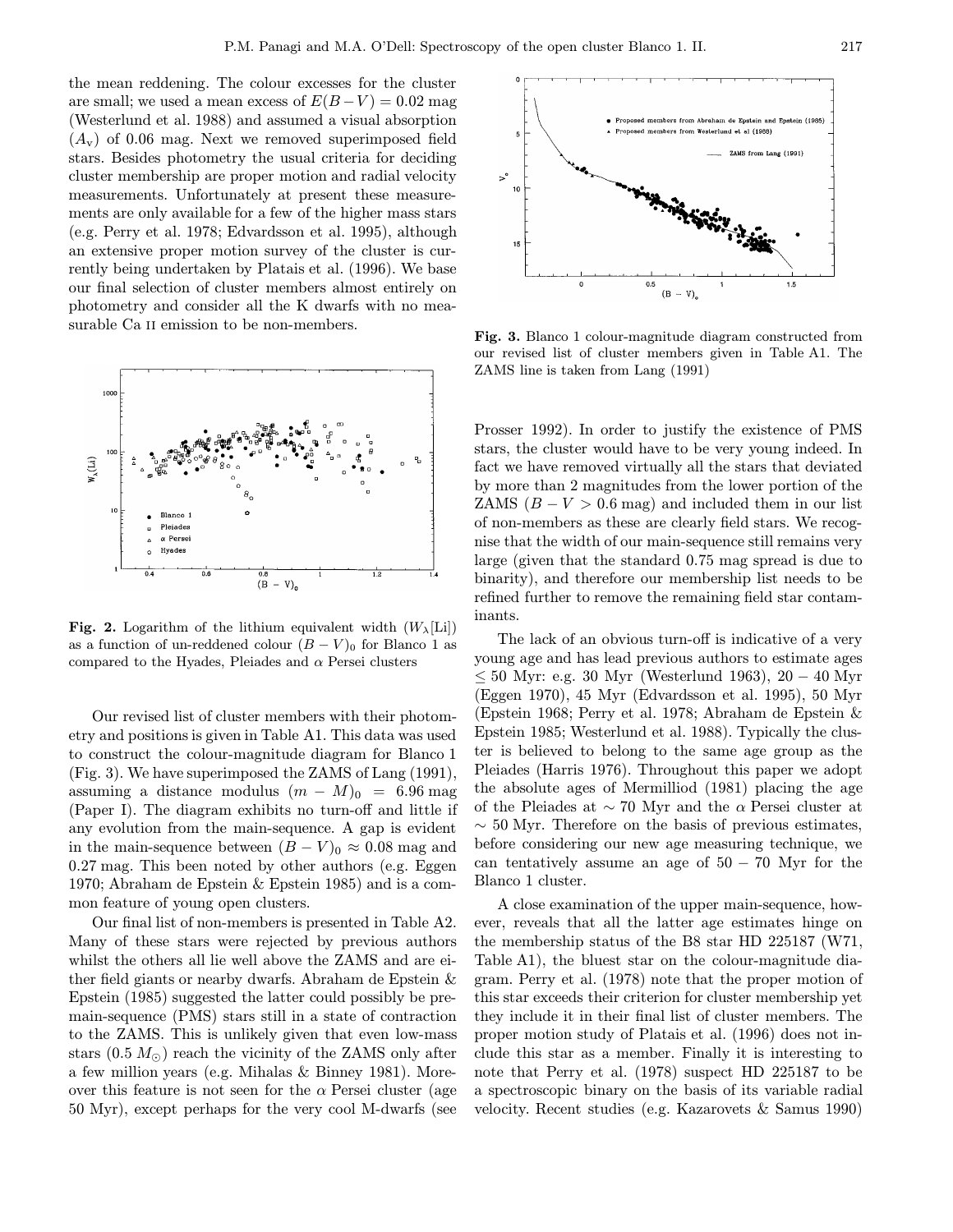show the star to be slightly variable. The existence of a companion star cannot be ruled out.

Figure 4 compares the upper main-sequence of the Pleiades and  $\alpha$  Persei clusters with Blanco 1, where the turn-off from the main-sequence is clearly visible for both the Pleiades (age 70 Myr) and  $\alpha$  Persei clusters (age 50 Myr). The dichotomy caused by HD 225187 (W71, Table A1) is clearly apparent. If we include the star on the colour-magnitude diagram then its position with respect to the ZAMS imposes a very young age on Blanco 1 (i.e.  $\leq 50$  Myr). If we remove this star then ages comparable and older than the Pleiades become feasible. It is conceivable that the lack of a turn-off is not necessarily a feature caused by a young age but could also be due to a deficiency of high-mass stars.



Fig. 4. Colour-magnitude for the clusters Blanco 1,  $\alpha$  Persei and the Pleiades. The dashed lines show the isochronous curves for  $\alpha$  Persei and the Pleiades (from Mermilliod 1981). The arrow indicates the B8 star HD 225187

### 3.2. Hα and cluster age

The lack of apparent evolution on the colour-magnitude diagram of Blanco 1 clearly supports a young age (Sect. 3.1). If we consider the age of the cluster to be 50 Myr, comparable with the age of  $\alpha$  Persei, then we must expect the low-mass stars of the cluster to have a similar rotational velocity distribution and to exhibit a similar proportion of K dwarfs showing  $H\alpha$  in emission.

There exists a definite correlation between  $H\alpha$  emission and rotation. Stauffer & Hartmann (1987) have shown that to  $(R-I)_{K} = 0.7$ ,  $((B-V) ∼ 1.45)$  the more rapidly rotating K-dwarfs of the Pleiades cluster deviate from the general trend, showing consistently greater  $W_{\lambda}[\text{H}\alpha]$ . This is consistent with the hypothesis that activity increases with rotation. Greater activity implies that either the mean chromosphere is hotter or that there is more surface inhomogeneity, both giving rise to increased  $H\alpha$ emission (Paper I).

Figure 5 shows the Blanco 1 H $\alpha$  emission equivalent width as a function of  $(B - V)$ , compared with other young clusters and the field. The rotational velocity distributions for the Pleiades and  $\alpha$  Persei clusters are well known (e.g. Stauffer 1991). Following Stauffer & Hartmann (1987) we crudely split these stars into fast and slow rotators to highlight the correlation between activity and rotation. A cursory examination of the plot shows that the Blanco 1 stars are distributed in the same manner as the Pleiades. Of interest, however, is the distribution of the young rapidly rotating  $\alpha$  Persei stars on this plot, none showing the high levels of emission exhibited by the Pleiades and Blanco 1. Assuming these stars generate their magnetic flux by a shell dynamo process, then their high rotation rates should generate more magnetic flux, more chromospheric heating and hence stronger  $H\alpha$ emission. This appears not to be the case and may reflect a saturation of magnetic surface activity (e.g. O'Dell et al. 1995) that acts to suppress the magnetic-heating mechanism in the very rapid rotators. Also, this may be evidence that magnetic heating processes are not entirely responsible for the observed chromospheric emission seen in late-type stars.

The strongest  $H\alpha$  emitting Pleiades star HII 1883,  $(W_\lambda[\text{H}\alpha] = 5.5 \text{ Å})$  has a projected equatorial velocity of  $v \sin i = 140$  km/s (Stauffer et al. 1984). Similarly HII 347, with  $W_{\lambda}[\text{H}\alpha] = 2.8 \text{ Å}$ , has a  $v \sin i = 75 \text{ km s}^{-1}$ (Stauffer & Hartmann 1987). At equatorial velocities of 75 km/s, the line broadening would be at least 1.6  $\AA$ , well above our resolution. No Blanco 1 stars were observed to have such broad  $H\alpha$  profiles, so we expect that the rotation distribution of Blanco 1 not to peak at such high velocities characterised by young clusters such as  $\alpha$  Persei or the Pleiades. Nevertheless, it is likely that ZS 142 ( $W_{\lambda}[\text{H}\alpha] = 3.14 \text{ Å}$ ) and ZS 37 ( $W_{\lambda}[\text{H}\alpha] = 2.13 \text{ Å}$ ), the two strongest  $H\alpha$  emitters are relatively rapid rotators amongst the Blanco 1 population itself.

Figure 5 reveals that the onset of  $H\alpha$  emission in Blanco 1 is at  $(B - V) = 0.93$  (ZS 61), whereas the older solar neighbourhood dwarfs (taken from Panagi & Mathioudakis (1993)) show an onset of emission at  $(B-V) = 1.10$ . Similarly the Pleiades and  $\alpha$  Persei clusters also exhibit an onset of  $H\alpha$  emission earlier than the older field stars (Prosser et al. 1991). Studies of these and other young clusters have shown a correlation between  $W_{\lambda}[\text{H}\alpha]$  and spectral type and a trend toward  $\text{H}\alpha$  emission at early spectral types. Prosser et al. (1991) compared the  $H\alpha$  emission strengths of selected M-dwarfs for the Pleiades, Hyades and field. They found that the mean strength of  $H\alpha$ , on average, declines as one passes from the Pleiades through the Hyades to the field, and therefore may act as a proxy for age. This can also be seen for the K-dwarfs.

Figure 5 shows that the distribution of Blanco 1 Kdwarfs is similar to the Pleiades yet considerably different from the Hyades and field. This is indicative of the youth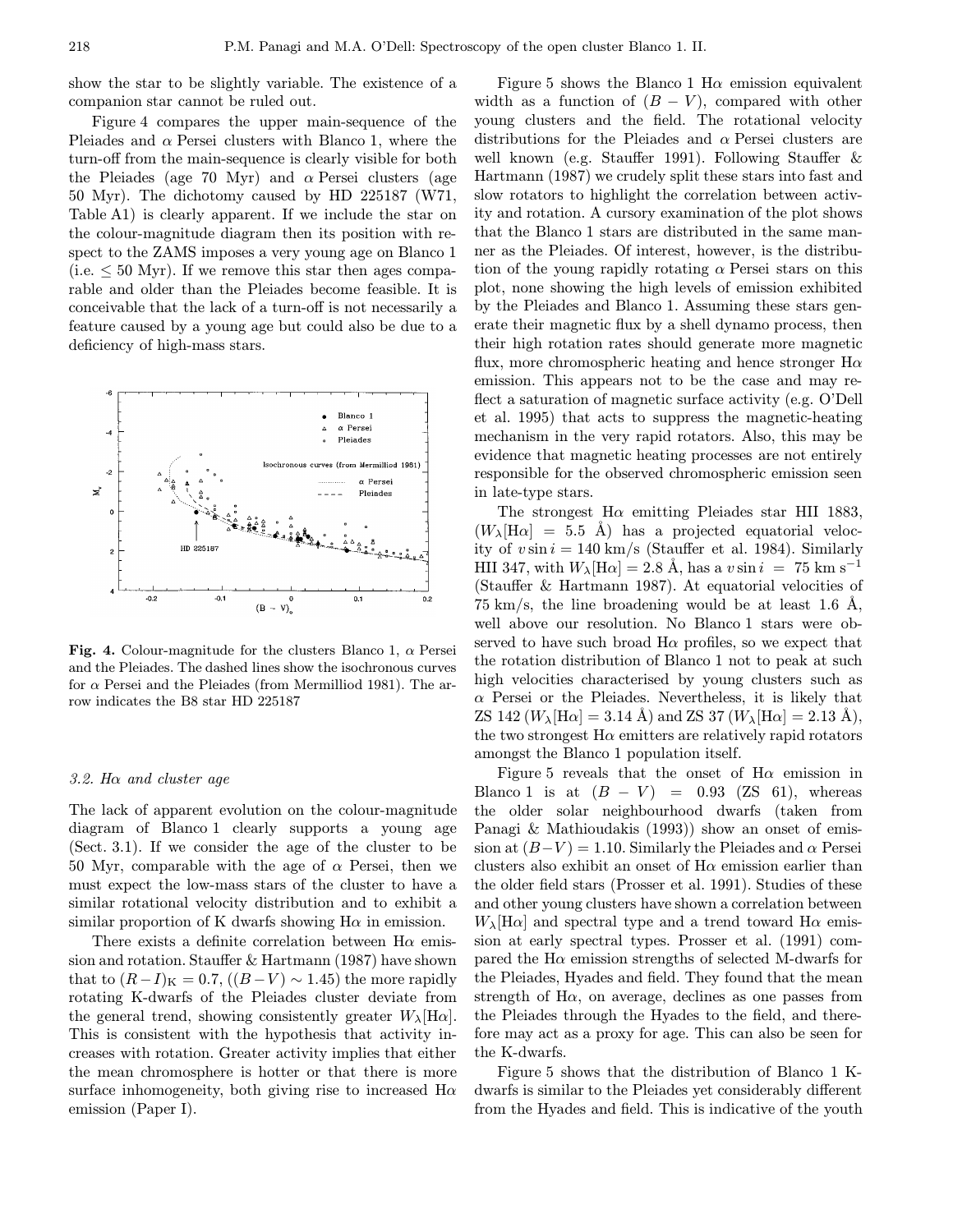

Fig. 5. H $\alpha$  emission equivalent width as a function of  $(B - V)$ for Blanco 1 compared with other young clusters and the field. The  $\alpha$  Persei and Pleiades stars are crudely split into fast and slow rotators to highlight the correlation between activity and rotation. U indicates unknown rotational velocity. Note that the distribution of Blanco 1 stars is very similar to that of the Pleiades

of Blanco 1 and the Pleiades. In a study of the chromospheric activity of low-mass members in the Hyades, Stauffer et al. (1991) noted that the calibration of this effect could yield a new tool for the determination of the relative ages of open clusters.

In order to quantify the decline of  $H\alpha$  emission as an age indicator, the ratio of  $H\alpha$  emitters to the total number of observed cluster members  $(N_{\rm em}/N_{\rm tot})$  within the spectral range  $0.8 \leq (B - V) \leq 1.4$  was calculated for a selection of "reference" clusters of differing ages. The spectral range was chosen to cover only the K dwarfs, the region where a strong link exists between the activity-age and rotation-age relations.

Table 2. Cluster, the fraction of  $H\alpha$  emitters amongst K dwarfs  $(0.8 \leq (B - V) \leq 1.4)$  and the age, assuming published ages for all clusters. The age of Blanco 1 has been interpolated from Fig. 6

| Cluster         | $N_{\rm em}/N_{\rm tot}$ | AGE (Myrs.) |
|-----------------|--------------------------|-------------|
| $\alpha$ Persei | 0.218                    | 50          |
| Pleiades        | 0.157                    | 70          |
| Blanco 1        | 0.121                    | 90          |
| Hyades          | 0.014                    | 600         |

The ratio  $(N_{\rm em}/N_{\rm tot})$  is plotted as a function of age for the "reference" clusters in Fig. 6. The points were well fitted by an exponential function therefore we show  $ln(N_{em}/N_{tot})$  versus  $ln(Age)$ . The straight line was fitted to the  $\alpha$  Persei, Pleiades and Hyades points. The values  $(N_{\rm em}/N_{\rm tot})$  were attributed poissonian errors and dashed lines added to approximate its upper and lower bounds. No uncertainty was assumed for the ages. The ages of the

Pleiades,  $\alpha$  Persei and Hyades clusters were all taken from Mermilliod (1981). The ratio  $(N_{\rm em}/N_{\rm tot})$  for the three "reference" clusters and Blanco 1 are shown against their respective ages in Table 2.



Fig. 6. Logarithmic plot of the ratio of  $H\alpha$  emitters to the total number of observed cluster members  $(N_{\rm em}/N_{\rm tot})$  as a function of age for  $\alpha$  Persei, the Pleiades and Hyades. The plot allows us to estimate the age of Blanco 1 (note the  $\approx$ 1  $\sigma$  uncertainty shown by the horizontal error bar)

The "reference" clusters have all been subject to extensive spectroscopic surveys. The Pleiades and Hyades have been popular targets for many years, in the main, due to their close proximity to the solar neighbourhood. In particular, comprehensive searches have been made for  $H\alpha$  emission lines amongst the late-type populations of these clusters (e.g. Prosser et al. 1991). It is therefore unlikely that many more  $H\alpha$  emitters remain to be discovered, particularly amongst the relatively bright K-dwarfs. The  $(N_{\rm em}/N_{\rm tot})$  values are therefore to be regarded as extremely reliable and unlikely to change significantly.

Although the cluster Blanco 1 has not been studied to the extent of the Pleiades,  $\alpha$  Persei and Hyades it is nevertheless apparent that the cluster contains relatively few  $H\alpha$  emitters. This spectroscopic survey has examined ∼ 60% of the Abraham de Epstein & Epstein (1985) sample in the  $0.8 \leq (B - V) \leq 1.4$  spectral range. The estimated value of  $(N_{\rm em}/N_{\rm tot})$  is therefore considered realistic for the entire K-dwarf population of the cluster. Plotting this value in Fig. 6 reveals that the cluster is closer in age to the Pleiades than  $\alpha$  Persei and is considerably older than previous estimates. An estimate of  $\sim 90$  Myr was extracted from the plot, with a 68% confidence interval of  $\pm$  25 Myr. We recognise that this estimate is likely to change once cluster membership becomes better defined. Preliminary membership information from the proper motion study of Platais et al. (1996) of a number of K dwarfs has allowed us to obtain a lower estimate of 60 Myr for the age of the cluster.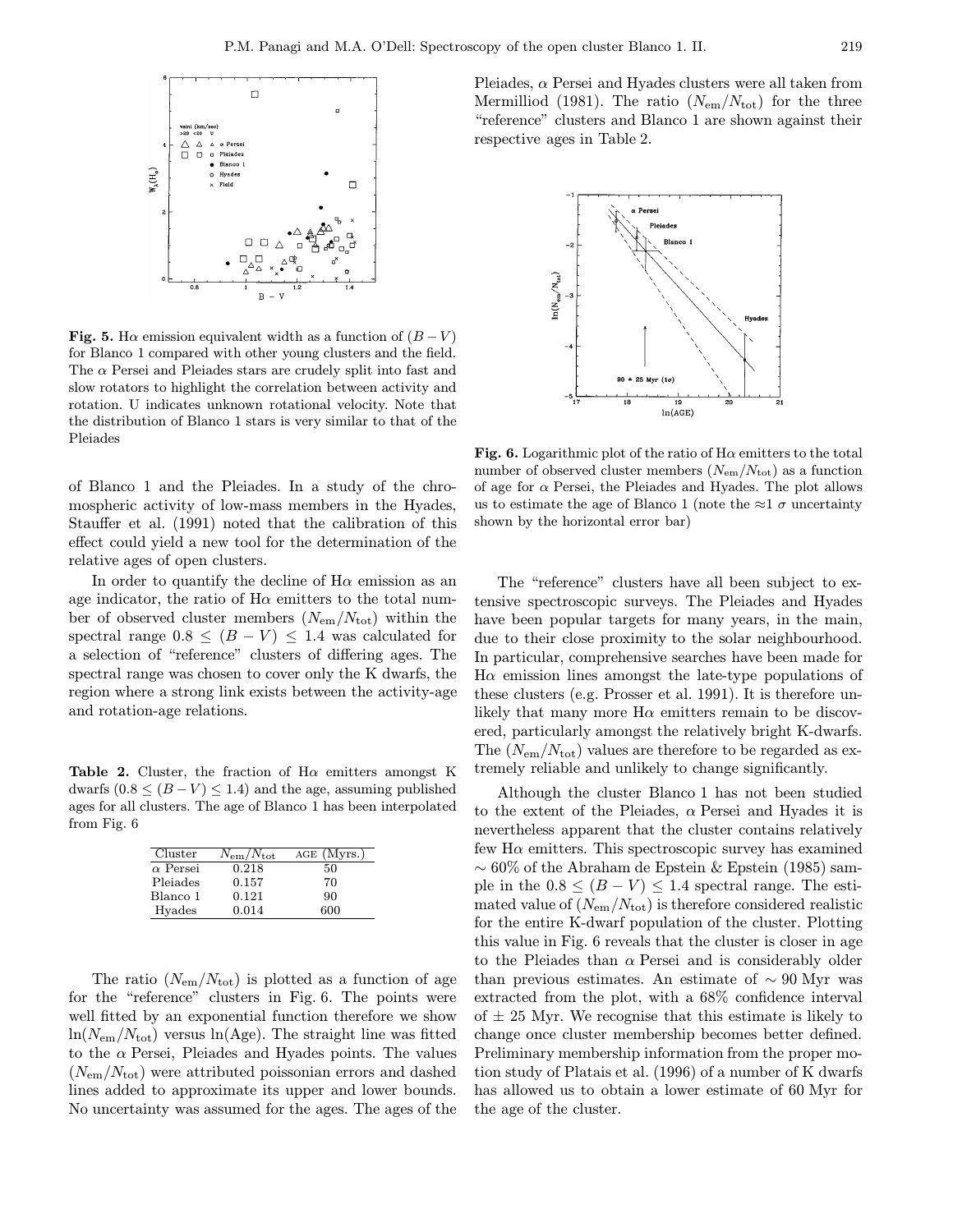### 3.3. Chromospheric activity

#### 3.3.1. H $\alpha$  and rotation

We consider here how  $H\alpha$  emission and absorption act as proxies for stellar rotation. Looking at Fig. 5, the variation of H $\alpha$  emission against  $(B - V)$ , amongst the K dwarfs, for the four clusters and the field. There is a large spread in equivalent width, much more than for the  $H\alpha$ absorption stars (Fig. 1). H $\alpha$  emission is more sensitive to rotation and stellar effective temperature, for K dwarfs than G dwarfs. The sensitivity is due to the contrast between the chromospheric and photospheric temperatures, as at higher effecive temperatures greater chromospheric electron densities (and hence temperatures) are needed to drive H $\alpha$  into emission (Cram & Mullan 1979; Panagi 1994). Once in emission,  $H\alpha$  emission has an approximate cubic dependency on the chromospheric electron density, over the region of its formation. Thus, although  $H\alpha$  in emission indicates rapid rotation, its high sensitivity to atmospheric conditions makes intepretation of the rotation distribution very difficult.

This is not so for  $H\alpha$  absorption, whose general trend as a function of  $(B - V)$  is shown for both Blanco 1 and the solar neighbourhood dwarfs relationship in Fig. 1. The narrower relative spread, when compared to the  $H\alpha$  emission at a given  $(B - V)$ , is consistent with H $\alpha$  absorption being much less sensitive to variations in chromospheric temperature and density.

We now consider the importance of the scatter in absorption equivalent widths at a given  $(B - V)$ . Two, perhaps complementary, explanations can be used to interpret this spread, assuming that the stars exhibit a spread in rotation rates. Equating increased rotation rate with increased surface activity, we would expect that the faster rotators will show increased levels of surface inhomogeneity, implying that local variations in temperature and density would dominate the  $H\alpha$  profile. This is the filling-in scenario, and so increased rotation in this case equates to decreasing (in magnitude) equivalent width. Alternatively (or in tandem), increased rotation could yield an overall greater mean chromospheric temperature (and density), so that the H $\alpha$  absorption equivalent width could actually increase in magnitude. These conclusions follow naturally from the theoretical work by Cram & Mullan (1979, 1985) on the formation of  $H\alpha$  in cool stars. They showed that, for a given effective temperature, increasing the chromospheric temperature gradient initially gives rise to a greater  $H\alpha$  absorption, before, at some critical chromospheric temperature (and hence density),  $H\alpha$  is driven into emission.

### 3.3.2. The zero  $H\alpha$  stars

The transition from  $H\alpha$  absorption to emission predicted by Cram & Mullan (1979) is an intriguing observational problem. One would expect to see stars with apparently strong chromospheres, evidenced by strong Ca II emission, but little or no H $\alpha$ . They have been termed the zero-H $\alpha$ stars. A small number have indeed been observed in the solar neighbourhood (Robinson et al. 1990; Mathioudakis & Doyle 1992). Mathioudakis & Doyle (1992) also looked at Mg ii emission in a number of late-type solar neighbourhood dwarfs, and found five stars with generally weak emission. These stars have  $(B - V) \ge 1.2$  and have also been termed  $dM(e)$ ,  $dK(e)$  or zero-H $\alpha$  stars. Thus two sub-classes of zero  $H\alpha$  stars have been identified, weak and strong chromosphere stars. In a Mg ii emission with colour diagram, Mathioudakis & Doyle (1992) observed that the hottest  $dK(e)$  or  $dM(e)$  stars have fluxes that lie intermediate between those that show either  $H\alpha$  emission or absorption, and so argued that they are in fact active stars with strong chromospheres. They similarly argued that the cooler  $dM(e)$  stars are in fact quite close to radiative equilibirum, with little or no signs of a chromosphere. The results are based on the computatons by Cram & Mullan (1979) who have shown that radiative equilibrium models of late K to mid-M dwarfs produce decreasing H $\alpha$  absorption, ranging from 0.24 Å to 0.08 Å. The parallel between Mg ii emission and Ca ii emission can be drawn by noting that there exists a strong linear relationship between the two, for stars in the solar neighbourhood (Panagi & Mathioudakis 1993). Based on their relatively strong Ca II emission, we would therefore expect the Blanco 1 stars ZS 46 ( $\sim$  K5) and ZS 61 ( $\sim$  K2) (Table 1) to be active stars, and their lack of a measurable  $H\alpha$  absorption feature implying that filling-in of the  $H\alpha$  core by active region emission dominates the line profile. Hence they would prove to be extremely useful in the study of chromospheric physics, as  $H\alpha$  could flip between absorption and emission under small changes in chromospheric temperature and density.

An interesting suggestion has been put forward by Bopp (1985) and Saar (1992) regarding the evolutionary status of the  $dK(e)$  and  $dM(e)$  stars. They suggested that these stars are marginal BY Dra stars, rapidly rotating binaries, showing both a high level of surface inhomogeneity, manifest in stellar spots, and showing strong chromospheric emission in H $\alpha$ . They also argue that the  $dK(e)$ and  $dM(e)$  stars are in a short evolutionary phase between the H $\alpha$  emission stars and the H $\alpha$  stars, brought about as the stars are rotationally braked; the slower rotating stars have weaker chromospheres and so show  $H\alpha$  in absorption. There is no discussion of the time-scale of this evolutionary phase. Based on this scenario, and given the relatively young age of Blanco 1, we would expect to see this transitional phase in K dwarfs, should it exist, whereas in the much older solar neighbourhood dwarfs the effect would be seen only for the late K and M dwarfs. The two stars ZS 46 and 61 also seem to satisfy this criteria.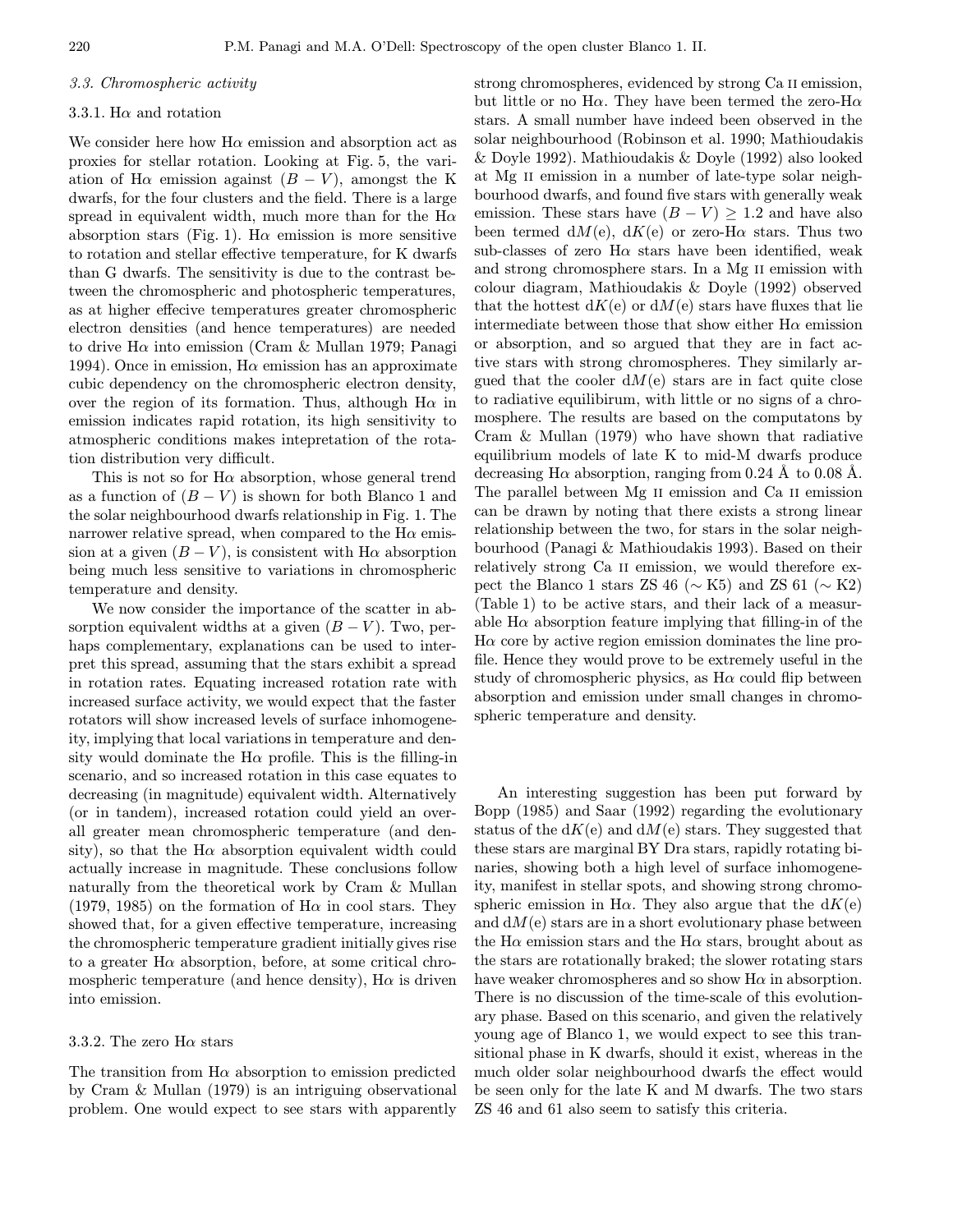

Fig. 7. A 4-frame composite digitized sky survey map of the Blanco 1 region centred near ZS 134, with  $RA = 00^h02'16.05''$ and DEC =  $-30^{\circ}17'38.6''$ . Approximately 80% of the cluster members of Table A1 are shown